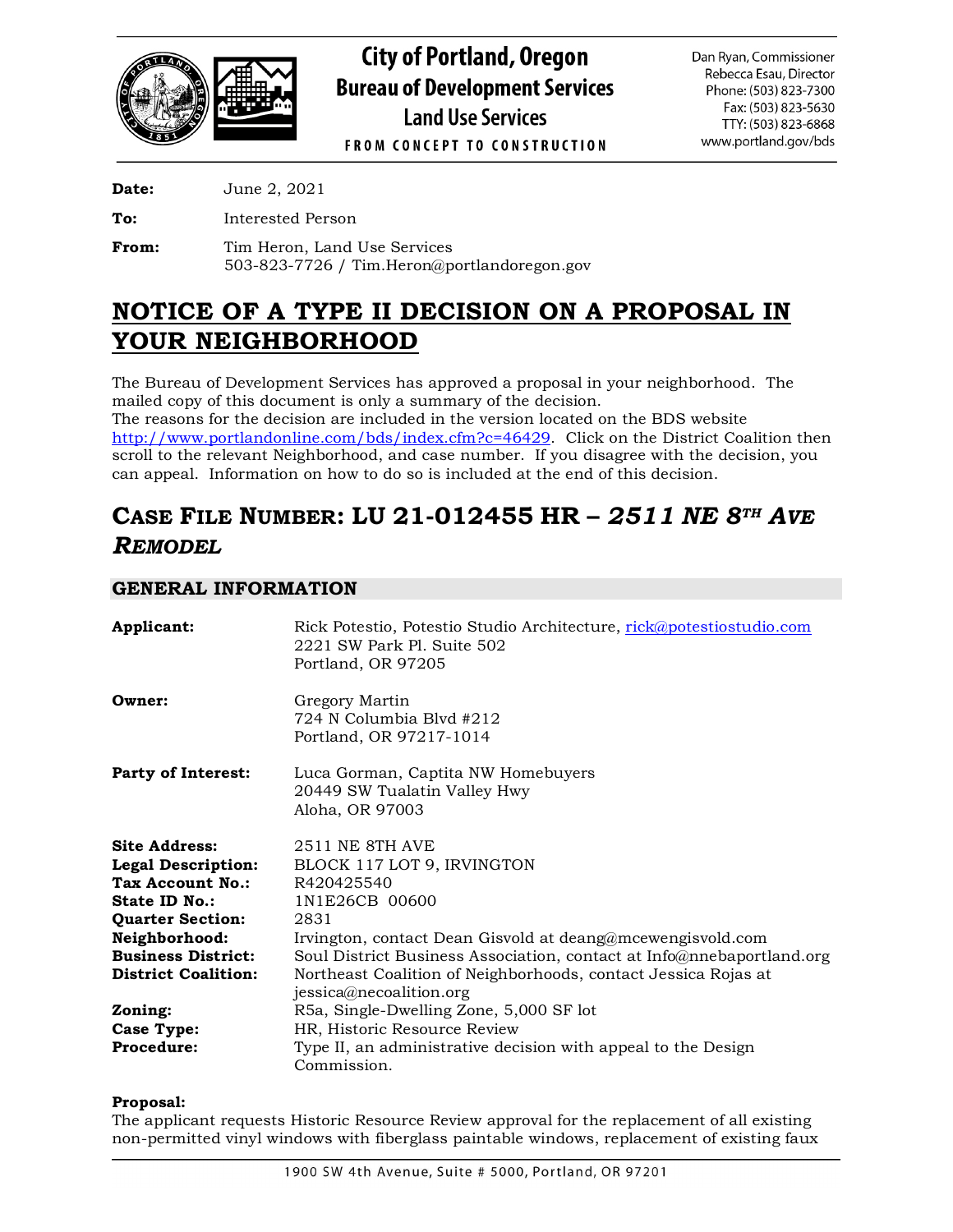shingles with new clapboard style horizontal boards, and alterations of the existing porch, column and trim.

Because the proposal is for exterior alterations in a Historic District, Historic Resource Review is required.

### **Relevant Approval Criteria:**

In order to be approved, this proposal must comply with the approval criteria specified in the Portland Zoning Code. The relevant approval criteria are:

• 33.846.060 [Historic Resource Review] Approval Criteria

### **ANALYSIS**

**Site and Vicinity:** The existing house, while not considered a contributing resource to the Irvington Historic District, was built c.1922 in a Minimal Traditional style that is consistent with the district. Many alterations appear to have occurred prior to and after the October 22, 2010 National Register Nomination.

Platted in the late Nineteenth Century, today's Irvington Historic District represents the first additions to Portland that employed restrictive covenants from the outset. These included the exclusion of most non-residential uses from the interior of the neighborhood, and where nonresidential uses were allowed, such as the fire station and the telephone exchange, the buildings were purposely disguised to appear more residential in character. Other deed restrictions excluded minority groups, established uniform front setbacks, and required minimum expenditure on new buildings. The area developed generally from southwest to northeast and its growth was greatly influenced by the installation of streetcar lines that introduced an easy commuting option to downtown.

The contributing resources in Irvington range in design character from expressions of the late Victorian Era styles, especially Queen Anne, through the many Period Revival modes of the early decades of the Twentieth Century, to a few early modernist examples. There is also a wide diversity in the sizes of lots and houses. In terms of the streetscape, the numbered northsouth avenues in Irvington vary dramatically in width, and they mostly form rather long block faces which the houses generally face. The named east-west street block faces are more consistent in length, almost all being traditional 200' Portland blocks. All are lined with mature street trees. Original development in many cases included garages or other accessory structures, typically facing side streets on corner lots and accessed by a variety of driveway types on mid-block sites. Garages that were added within the historic period were sometimes built at the sidewalk and/or out of architectural character with the house.

**Zoning:** The Residential 5,000 (R5) single-dwelling zone is intended to preserve land for housing and to provide housing opportunities for individual households. The zone implements the comprehensive plan policies and designations for single-dwelling housing. Minimum lot size is 3,000 square feet, with minimum width and depth dimensions of 36 and 50 feet, respectively. Minimum densities are based on lot size and street configuration. Maximum densities are 1 lot per 5,000 square feet of site area.

The Historic Resource Protection overlay zone protects certain historic resources in the region and preserves significant parts of the region's heritage. The regulations implement Portland's Comprehensive Plan policies that address historic preservation. These policies recognize the role historic resources have in promoting the education and enjoyment of those living in and visiting the region. The regulations foster pride among the region's citizens in their city and its heritage. Historic preservation beautifies the city, promotes the city's economic health, and helps to preserve and enhance the value of historic properties.

**Land Use History:** City records indicate there are no prior land use reviews for this site.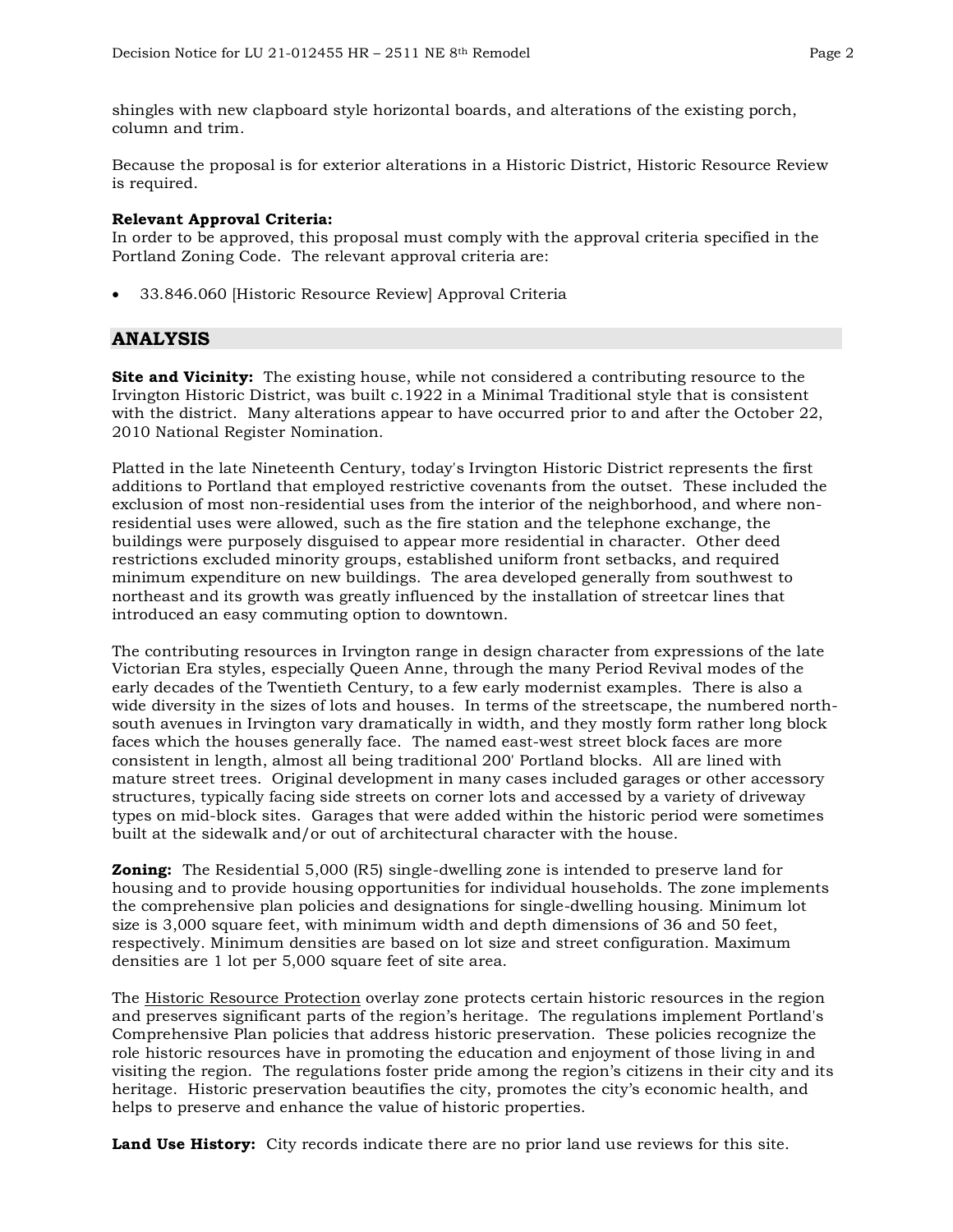**Agency Review:** A Notice of Proposal in your Neighborhood was mailed on **December 14, 2020**. Three Bureaus responded with no concerns.

- Portland Bureau of Transportation, Exhibit E1.
- Bureau of Development Services Life Safety, Exhibit E2.
- Bureau of Urban Forestry, Exhibit E3.

**Neighborhood Review:** A Notice of Proposal in Your Neighborhood was mailed on **December 14, 2020**. One written response has been received from either the Neighborhood Association or notified property owners in response to the proposal.

• Exhibit F.1: Dean P. Gisvold, on behalf of the Irvington Neighborhood Association (ICA), received May 14, 2021, stated, among other things: *the land use committee is delighted that a thoughtful applicant has bought the property, has hired a talented architect, and wants to do the right thing with this property.*

### **ZONING CODE APPROVAL CRITERIA**

#### **Chapter 33.846.060 - Historic Resource Review**

#### **Purpose of Historic Resource Review**

Historic Resource Review ensures the conservation and enhancement of the special characteristics of historic resources.

#### **Historic Resource Review Approval Criteria**

Requests for Historic Resource Review will be approved if the review body finds the applicant has shown that all of the approval criteria have been met.

**Findings:** The site is within the Irvington Historic District and the proposal is for nonexempt treatment. Therefore, Historic Resource Review approval is required. The approval criteria are those listed in *33.846.060 G – Other Approval Criteria*.

*Staff has considered all guidelines and addressed only those applicable to this proposal.*

### **33.846.060 G - Other Approval Criteria**

**1. Historic character.** The historic character of the property will be retained and preserved. Removal of historic materials or alteration of features and spaces that contribute to the property's historic significance will be avoided.

**2. Record of its time.** The historic resource will remain a physical record of its time, place, and use. Changes that create a false sense of historic development, such as adding conjectural features or architectural elements from other buildings will be avoided.

**3. Historic changes.** Most properties change over time. Those changes that have acquired historic significance will be preserved.

**4. Historic features.** Generally, deteriorated historic features will be repaired rather than replaced. Where the severity of deterioration requires replacement, the new feature will match the old in design, color, texture, and other visual qualities and, where practical, in materials. Replacement of missing features must be substantiated by documentary, physical, or pictorial evidence.

**5. Historic materials.** Historic materials will be protected. Chemical or physical treatments, such as sandblasting, that cause damage to historic materials will not be used.

**Findings for 1, 2, 3, 4 and 5:** This proposal is to undo already completed exterior alterations, including siding and windows, that were made without the required Historic Resource Review, and to allow a different proposal for new windows and siding.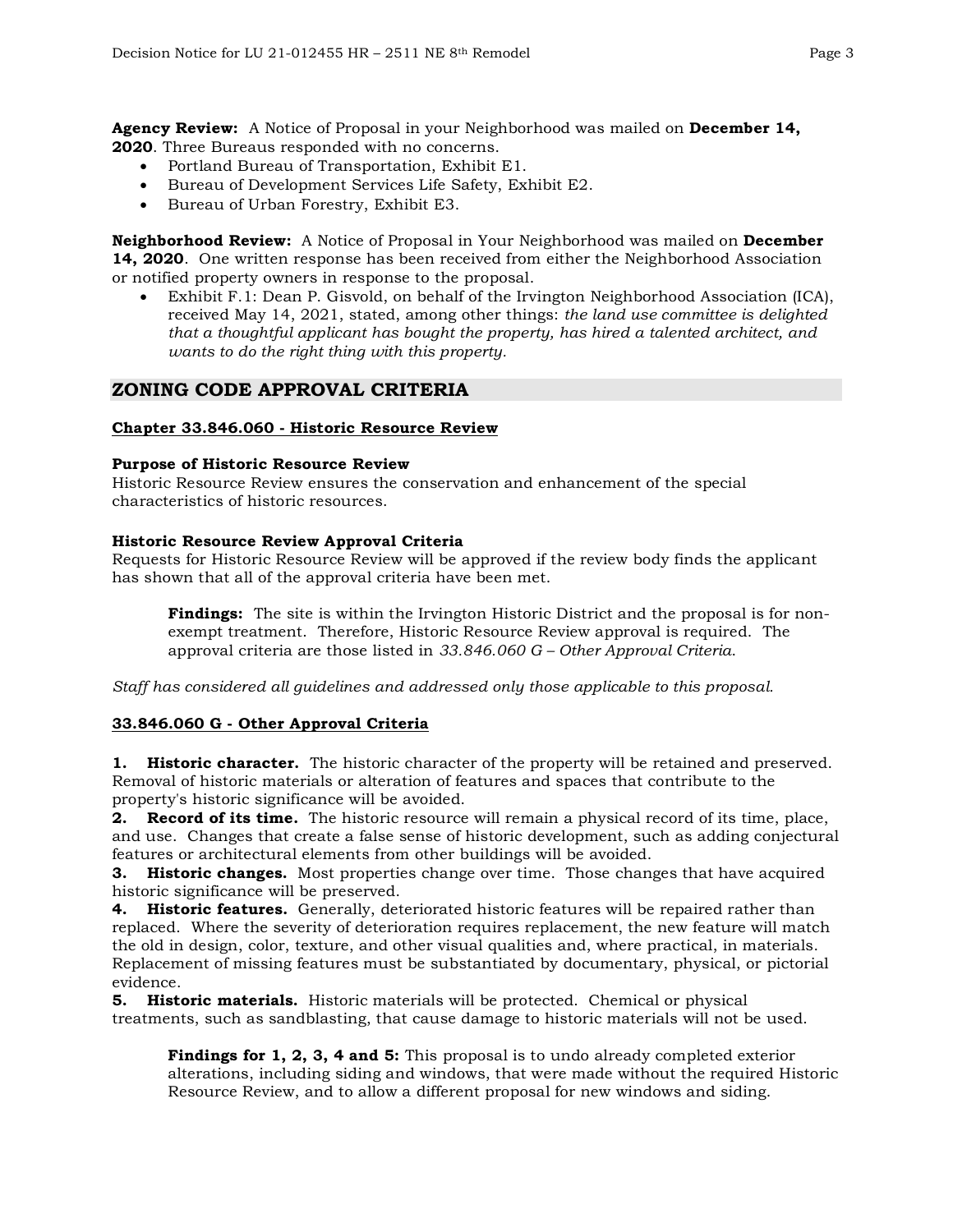The existing house, while not considered a contributing resource to the Irvington Historic District, was built c.1922 in a Minimal Traditional style that is consistent with the district.

This revised proposal includes the new, thicker fiber cement lap siding, which will replace the existing thinner fiber cement shingle siding, which likely replaced original horizontal lap siding. This proposal also includes new painted fiberglass double-hung and fixed windows to replace the installed vinyl windows. Lastly, the proposal includes expanding the front porch by extending the existing roof line and matching slope, adding a decorative column, wood trim and railings.

While this house is not considered to be a contributing resource to the district, it is still required that consideration be made prior to undertaking exterior alterations through the review process to ensure proposed changes maintain the character of the property and the historic character of the district. The proposed new painted fiberglass windows will be double hung, which better reflects the period of significance in both finish and operation.

This review is happening after exterior alterations have occurred, and it cannot be shown whether there were any deteriorated historic features, such as the double-hung wood windows or lap siding, that could have been repaired rather than replaced. However, this revised proposal, with new thicker fiber cement lap siding, new painted fiberglass windows and an expanded front porch helps maintain the character of the property, as well as the historic character of the district.

*Therefore, these criteria are met.*

**7. Differentiate new from old.** New additions, exterior alterations, or related new construction will not destroy historic materials that characterize a property. New work will be differentiated from the old.

**8. Architectural compatibility.** New additions, exterior alterations, or related new construction will be compatible with the resource's massing, size, scale, and architectural features. When retrofitting buildings or sites to improve accessibility for persons with disabilities, design solutions will not compromise the architectural integrity of the historic resource.

**10. Hierarchy of compatibility.** Exterior alterations and additions will be designed to be compatible primarily with the original resource, secondarily with adjacent properties, and finally, if located within a Historic or Conservation District, with the rest of the district. Where practical, compatibility will be pursued on all three levels.

**Findings for 7, 8, and 10:** As noted above, while this house is not considered to be a contributing resource to the district, it is still important that exterior alterations made to it are compatible with the character of the house, adjacent properties, and the surrounding historic district.

This revised proposal includes new thicker fiber cement smooth lap siding and new painted fiberglass windows:

- **Siding.** The new siding is thicker fiber cement smooth lap siding with 6" exposure. There will be wood trim around fenestration and at changes in massing. This assembly adds depth to the cladding system, and the windows will now be recessed from the face of glazing to the outside face of trim.
- **Windows.** The new windows are painted fiberglass with cedar sills. Most of them will be double-hung operation with a pair of fixed at the basement level on the south elevation.
- **Remodeled porch.** The revised porch design extends the existing recessed porch and slightly expands the first floor. The matching gable, decorative column, and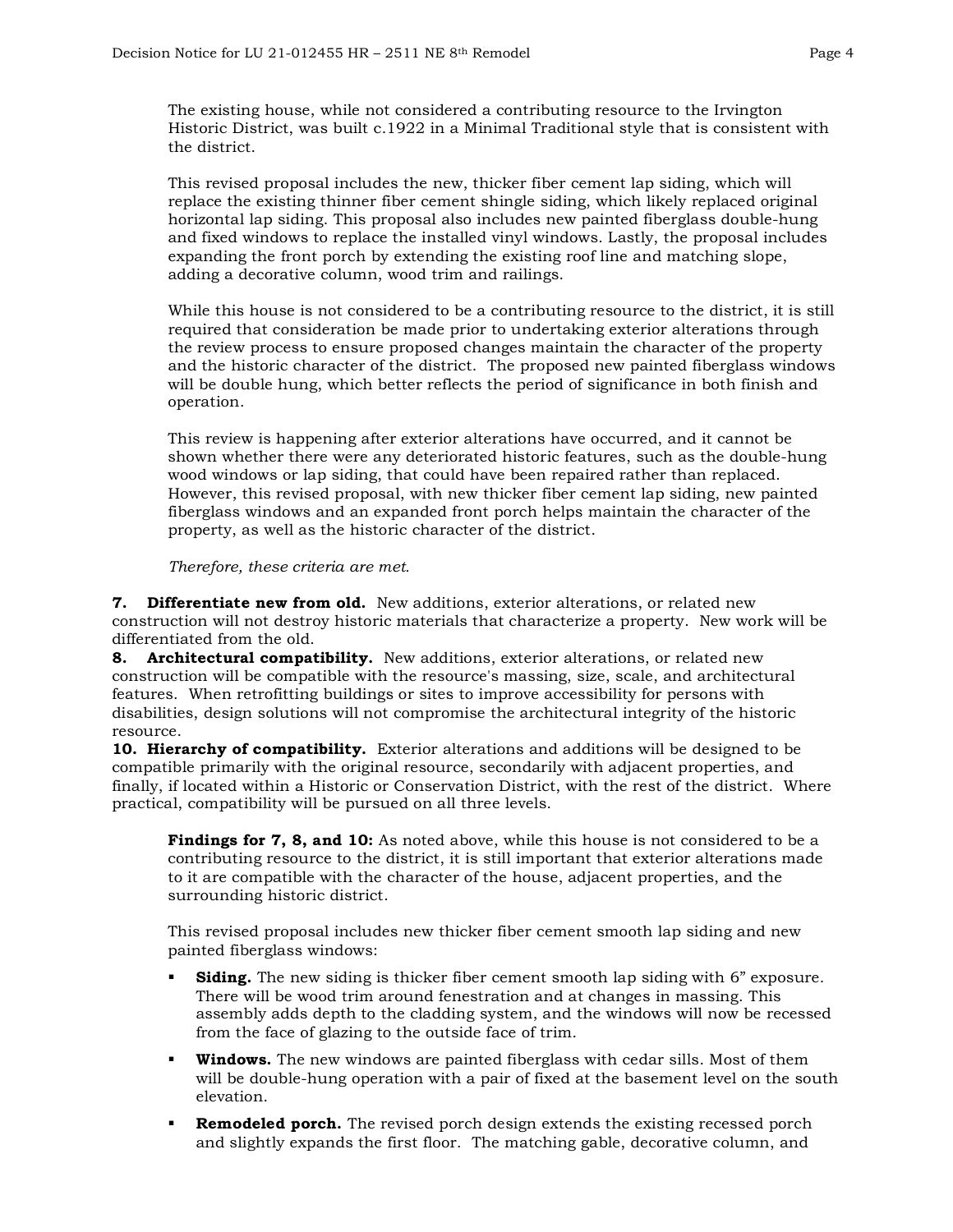wood trimmed features all contribute to enhance the historic character of this noncontributing home.

As a non-contributing property, the proposed lap siding, casings and recessed painted fiberglass windows, and remodel are more consistent with the historic character of the house, adjacent properties, and the district than the previous proposal. For contributing resources, the expectation is that original siding and windows are maintained, or if damaged beyond repair, be replaced with wood siding and windows to match existing. This house, however, is not considered to be a contributing resource, and the new thicker fiber cement lap siding, painted fiberglass double-hung and fixed windows and remodeled front porch are considered suitable in this case, and compatible with the character of the house, adjacent properties, and the surrounding historic district.

*Therefore, these criteria met.*

# **DEVELOPMENT STANDARDS**

Unless specifically required in the approval criteria listed above, this proposal does not have to demonstrate conformance with all development standards in order to be approved during this review process. The plans submitted for a building or zoning permit must demonstrate that all development standards of Title 33 can be met or have received an Adjustment via a land use review prior to the approval of a building or zoning permit.

## **CONCLUSIONS**

The purpose of the Historic Resource Review process is to ensure that additions, new construction, and exterior alterations to historic resources do not compromise their ability to convey historic significance. The proposal meets the applicable Historic Resource Review criteria and warrants approval.

## **ADMINISTRATIVE DECISION**

**Approval** for the replacement of all existing non-permitted vinyl windows with fiberglass paintable windows, replacement of existing faux shingles with new clapboard style horizontal boards, and alterations of the existing porch, column and trim.

**Approval** per Exhibits C-1 through C-8, signed and dated May 28, 2021, subject to the following conditions:

- A. As part of the building permit application submittal, the following development-related conditions (B through C) must be noted on each of the 4 required site plans or included as a sheet in the numbered set of plans. The sheet on which this information appears must be labeled "ZONING COMPLIANCE PAGE - Case File LU 21-012455 HR." All requirements must be graphically represented on the site plan, landscape, or other required plan and must be labeled "REQUIRED."
- B. At the time of building permit submittal, a signed Certificate of Compliance form [\(https://www.portlandoregon.gov/bds/article/623658\)](https://www.portlandoregon.gov/bds/article/623658) must be submitted to ensure the permit plans comply with the Design/Historic Resource Review decision and approved exhibits.
- C. No field changes allowed.

### **Staff Planner: Tim Heron**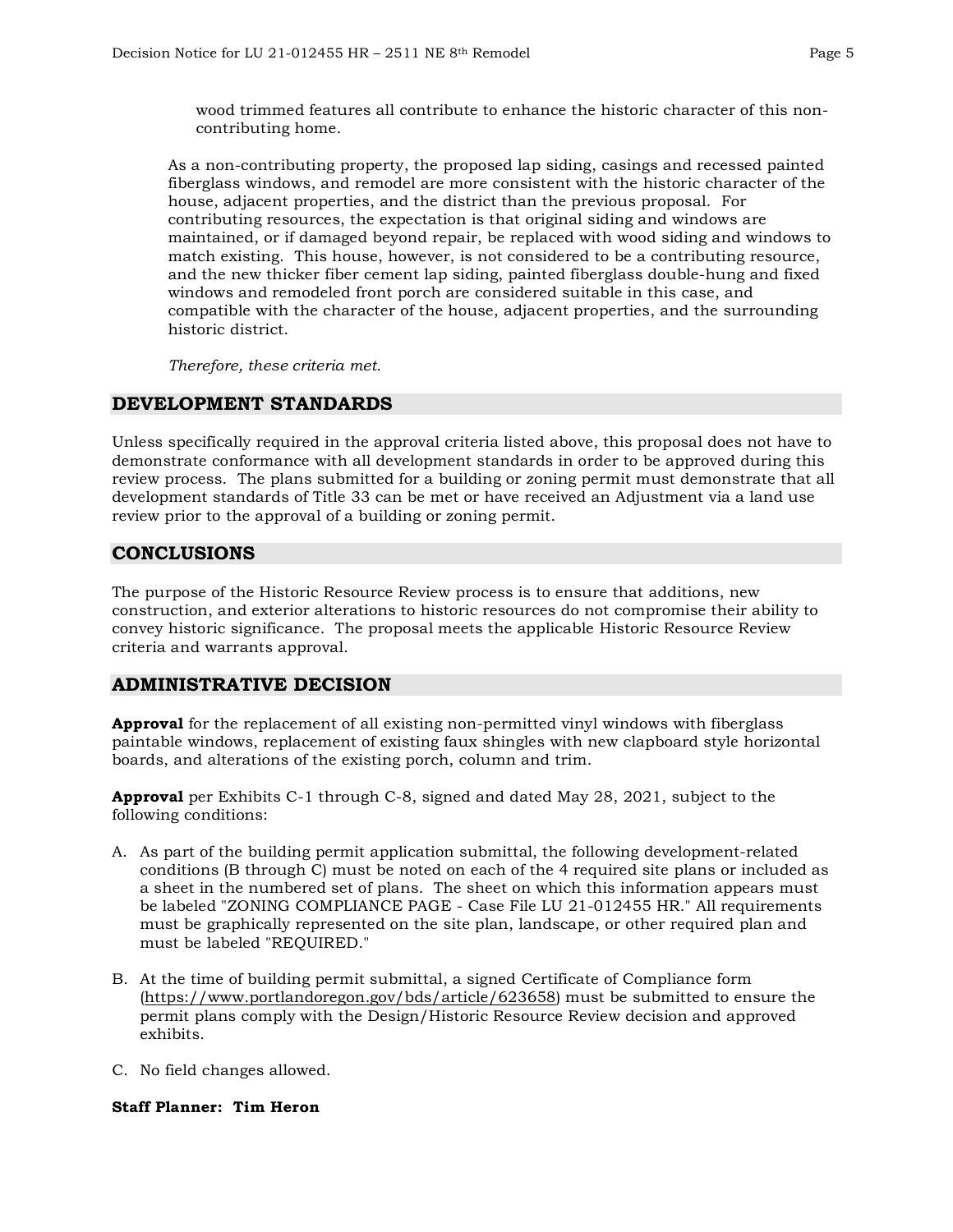

### **Decision mailed: June 2, 2021**

**About this Decision.** This land use decision is **not a permit** for development. Permits may be required prior to any work. Contact the Development Services Center at 503-823-7310 for information about permits.

**Procedural Information.** The application for this land use review was submitted on February 5, 2021, and was determined to be complete on **April 20, 2021**.

*Zoning Code Section 33.700.080* states that Land Use Review applications are reviewed under the regulations in effect at the time the application was submitted, provided that the application is complete at the time of submittal, or complete within 180 days. Therefore this application was reviewed against the Zoning Code in effect on February 5, 2021.

*ORS 227.178* states the City must issue a final decision on Land Use Review applications within 120-days of the application being deemed complete. The 120-day review period may be waived or extended at the request of the applicant. In this case, the applicant did not waive or extend the 120-day review period. Unless further extended by the applicant, **the 120 days will expire on: August 18, 2021.**

### **Some of the information contained in this report was provided by the applicant.**

As required by Section 33.800.060 of the Portland Zoning Code, the burden of proof is on the applicant to show that the approval criteria are met. The Bureau of Development Services has independently reviewed the information submitted by the applicant and has included this information only where the Bureau of Development Services has determined the information satisfactorily demonstrates compliance with the applicable approval criteria. This report is the decision of the Bureau of Development Services with input from other City and public agencies.

**Conditions of Approval.** If approved, this project may be subject to a number of specific conditions, listed above. Compliance with the applicable conditions of approval must be documented in all related permit applications. Plans and drawings submitted during the permitting process must illustrate how applicable conditions of approval are met. Any project elements that are specifically required by conditions of approval must be shown on the plans, and labeled as such.

These conditions of approval run with the land, unless modified by future land use reviews. As used in the conditions, the term "applicant" includes the applicant for this land use review, any person undertaking development pursuant to this land use review, the proprietor of the use or development approved by this land use review, and the current owner and future owners of the property subject to this land use review.

**Appealing this decision.** This decision may be appealed to the Landmarks Commission, and if appealed a hearing will be held. The appeal application form can be accessed at https://www.portlandoregon.gov/bds/45477. Appeals must be received **by 4:30 PM on June 16, 2021. The completed appeal application form must be emailed to [LandUseIntake@portlandoregon.gov](mailto:LandUseIntake@portlandoregon.gov) and to the planner listed on the first page of this decision.** If you do not have access to e-mail, please telephone the planner listed on the front page of this notice about submitting the appeal application. **An appeal fee of \$250 will be charged**. Once the completed appeal application form is received, Bureau of Development Services staff will contact you regarding paying the appeal fee. The appeal fee will be refunded if the appellant prevails. There is no fee for Office of Community and Civic Life recognized organizations for the appeal of Type II and IIx decisions on property within the organization's boundaries. The vote to appeal must be in accordance with the organization's bylaws. Please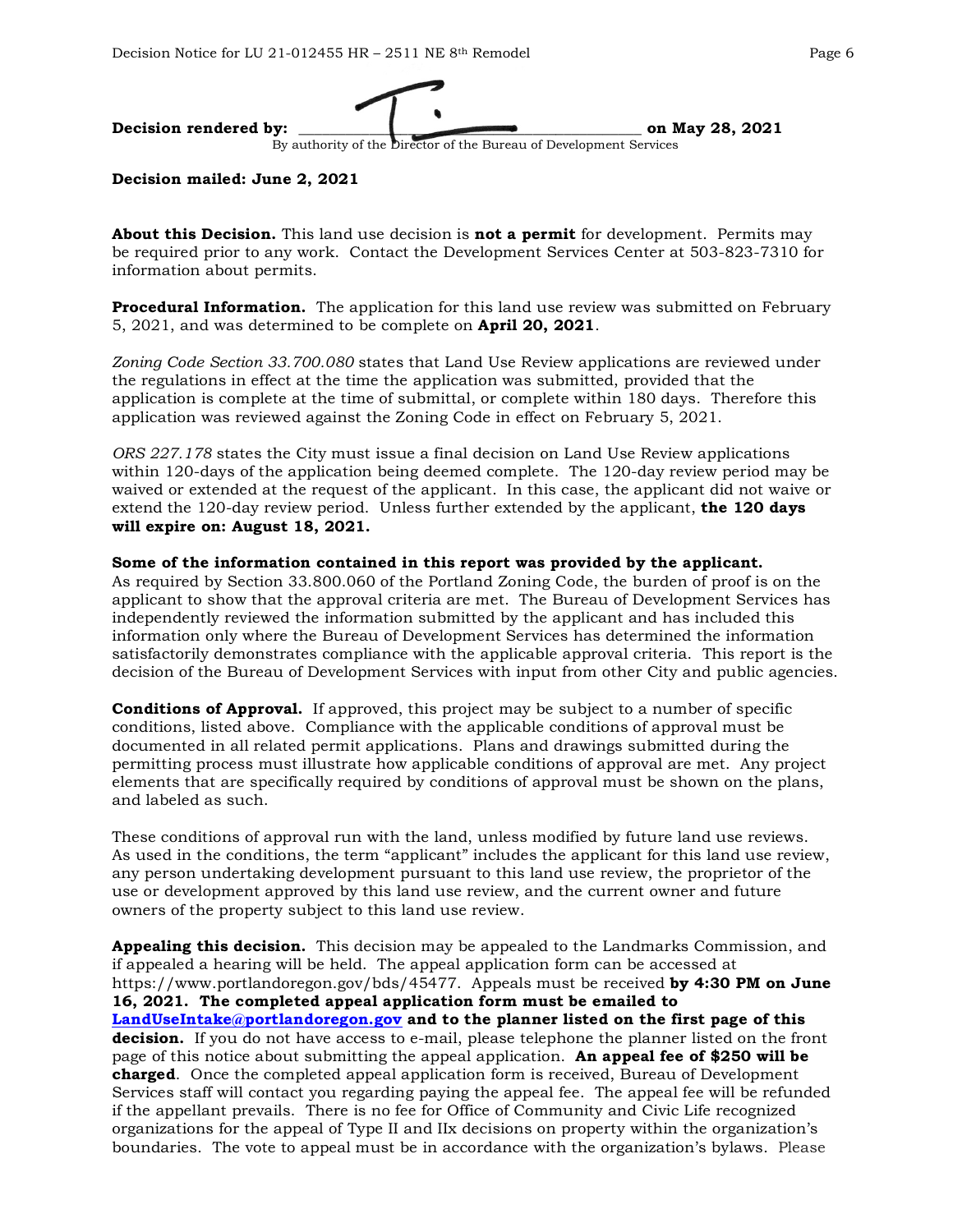contact the planner listed on the front page of this decision for assistance in filing the appeal and information on fee waivers. Please see the appeal form for additional information.

If you are interested in viewing information in this file, please contact the planner listed on the front of this notice. The planner can email you documents from the file. A fee would be required for all requests for paper copies of file documents. Additional information about the City of Portland, and city bureaus is available online at [https://www.portland.gov.](https://www.portland.gov/) A digital copy of the Portland Zoning Code is available online at [https://www.portlandoregon.gov/zoningcode.](https://www.portlandoregon.gov/zoningcode)

**Attending the hearing.** If this decision is appealed, a hearing will be scheduled, and you will be notified of the date and time of the hearing. The decision of the Landmarks Commission is final; any further appeal must be made to the Oregon Land Use Board of Appeals (LUBA) within 21 days of the date of mailing the decision, pursuant to ORS 197.620 and 197.830. Contact LUBA at 775 Summer St NE, Suite 330, Salem, Oregon 97301-1283, or phone 1-503-373-1265 for further information.

Failure to raise an issue by the close of the record at or following the final hearing on this case, in person or by letter, may preclude an appeal to the Land Use Board of Appeals (LUBA) on that issue. Also, if you do not raise an issue with enough specificity to give the Landmarks Commission an opportunity to respond to it, that also may preclude an appeal to LUBA on that issue.

### **Recording the final decision.**

If this Land Use Review is approved the final decision will be recorded with the Multnomah County Recorder.

• *Unless appealed,* the final decision will be recorded on or after **June 17, 2021** by the Bureau of Development Services.

The applicant, builder, or a representative does not need to record the final decision with the Multnomah County Recorder.

For further information on your recording documents please call the Bureau of Development Services Land Use Services Division at 503-823-0625.

**Expiration of this approval.** An approval expires three years from the date the final decision is rendered unless a building permit has been issued, or the approved activity has begun.

Where a site has received approval for multiple developments, and a building permit is not issued for all of the approved development within three years of the date of the final decision, a new land use review will be required before a permit will be issued for the remaining development, subject to the Zoning Code in effect at that time.

**Applying for your permits.** A building permit, occupancy permit, or development permit may be required before carrying out an approved project. At the time they apply for a permit, permittees must demonstrate compliance with:

- All conditions imposed herein;
- All applicable development standards, unless specifically exempted as part of this land use review;
- All requirements of the building code; and
- All provisions of the Municipal Code of the City of Portland, and all other applicable ordinances, provisions and regulations of the City.